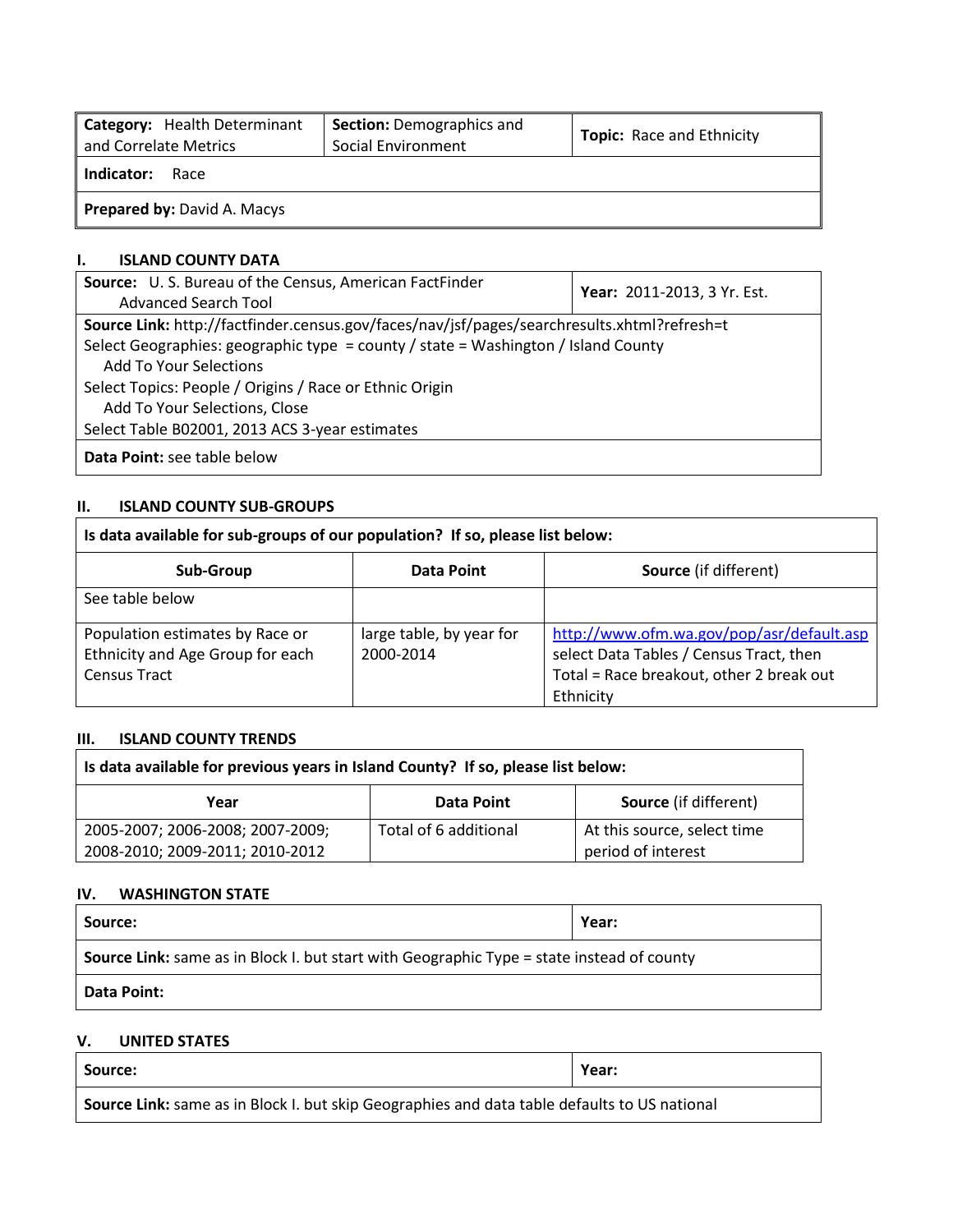# **Data Point:**

| RACE - ACS 3-Yr Est:                                            | 2011-2013     |        |               |
|-----------------------------------------------------------------|---------------|--------|---------------|
|                                                                 | <b>B02001</b> | #      | $\frac{6}{9}$ |
| Total:                                                          |               | 79,027 | 100%          |
| White alone                                                     |               | 67,478 | 85%           |
| Black or African American alone                                 |               | 1,933  | 2%            |
| American Indian and<br>Alaska Native alone                      |               | 691    | 1%            |
| Asian alone                                                     |               | 3,493  | 4%            |
| Native Hawaiian and<br>Other Pacific Islander alone             |               | 456    | $1\%$         |
| Some other race alone                                           |               | 1,261  | 2%            |
| Two or more races:                                              |               | 3,715  | 5%            |
| Two races including Some other race                             |               | 482    | $1\%$         |
| Two races excluding Some other race, and<br>three or more races |               | 3,233  | 4%            |